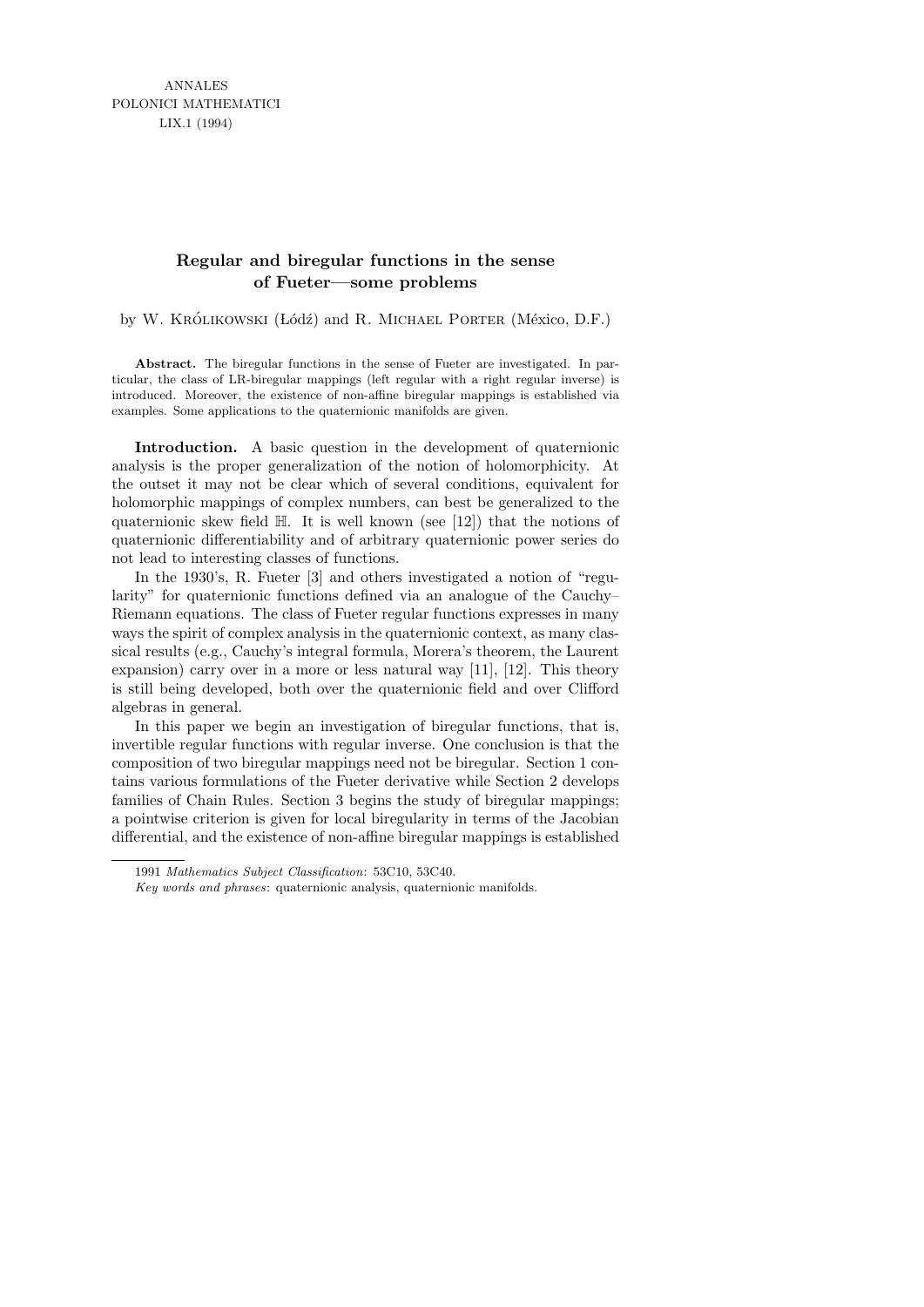via examples. The class of LR-biregular mappings (left regular with a right regular inverse) is introduced, and its pointwise criterion is found to be considerably simpler. In Section 4 we apply the above to define regular and LR-biregular functions on affine quaternionic manifolds, and to justify the assertion that a quaternionic manifold admitting a notion of regular quaternion-valued function is necessarily affine.

M. Shapiro and N. Vasilevski [9] have investigated an extended family of differential operators which are "equally good" as the one studied by Fueter. Since the basic theory for each of these operators is essentially equivalent, we will not work in such generality here.

The manifold point of view suggests that the notion of LR-biregularity is more natural than biregularity. It is hoped that this work may serve as a starting point for investigation of properties of such mappings. We warmly thank E. Ramírez de Arellano for numerous discussions regarding quaternionic functions, and to the referee who made valuable suggestions for improving a previous version of this paper.

1. Fueter derivative and regular functions. Well known facts about quaternions and regular functions which are not cited specifically in this article may be found, for example, in the general references [11], [12].

Let

(1) 
$$
q = x_0 + ix_1 + jx_2 + kx_3 \in \mathbb{H}
$$

be a quaternion, where  $x_{\alpha} \in \mathbb{R}$ ,  $\alpha = 0, 1, 2, 3$ , and where the standard quaternionic units satisfy  $i^2 = j^2 = k^2 = ijk = -1$ . Write  $\partial_{\alpha} = \partial/\partial x_{\alpha}$  and form the following symbolic differential expressions:

$$
D^{+} = \frac{1}{4}(\partial_0 + i\partial_1 + j\partial_2 + k\partial_3),
$$
  
\n
$$
D = \frac{1}{4}(\partial_0 - i\partial_1 - j\partial_2 - k\partial_3).
$$

DEFINITION. A function  $f = f^0 + if^1 + jf^2 + kf^3 : \Omega \to \mathbb{H}$  is said to be (left) regular in the domain  $\Omega \subseteq \mathbb{H}$  if f is differentiable in the usual sense as a mapping of an open set in  $\mathbb{R}^4$  to  $\mathbb{R}^4$ , and  $D^+ \cdot f = 0$  in  $\Omega$ ; it is (left) antiregular if  $D \cdot f = 0$ . Similarly, f is right regular (resp. right antiregular) if  $f \cdot D^+ = 0$  (resp.  $f \cdot D = 0$ ). (By notational convention,  $g\partial_\alpha = \partial_\alpha g$  for any real function g.) If f is invertible and both f and  $f^{-1}$  are regular, then f is said to be biregular.

We will occasionally use the " $\cdot$ " as above to stress that quaternionic multiplication is performed. For clarity, some statements about the left operators will be accompanied by the symmetric results for the corresponding right sided operators. From the definition it follows that the linear mapping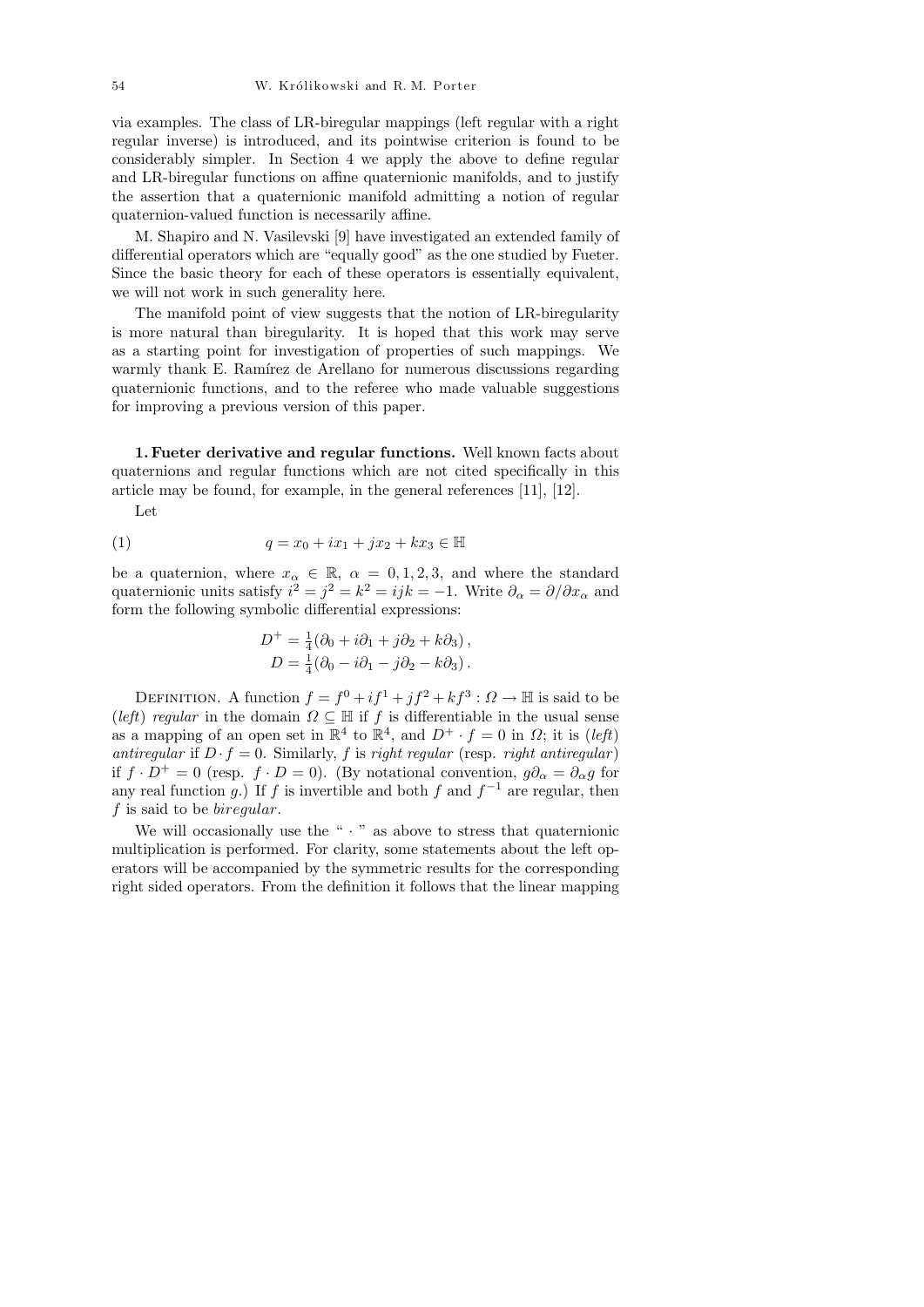with matrix  $A = (a_{\alpha\beta}) \in \mathbb{R}^{4 \times 4} = \{4 \times 4 \text{ real matrices}\}\$ is regular if and only if the four real Fueter equations

(2)  
\n
$$
\varepsilon_{00}a_{00} + \varepsilon_{11}a_{11} + \varepsilon_{22}a_{22} + \varepsilon_{33}a_{33} = 0,
$$
\n
$$
\varepsilon_{01}a_{01} + \varepsilon_{10}a_{10} + \varepsilon_{23}a_{23} + \varepsilon_{32}a_{32} = 0,
$$
\n
$$
\varepsilon_{02}a_{02} + \varepsilon_{13}a_{13} + \varepsilon_{20}a_{20} + \varepsilon_{31}a_{31} = 0,
$$
\n
$$
\varepsilon_{03}a_{03} + \varepsilon_{12}a_{12} + \varepsilon_{21}a_{21} + \varepsilon_{30}a_{30} = 0
$$

are satisfied, where  $\varepsilon_{\alpha\beta} = \pm 1$ , the signs being given by the first of the following matrices:

$$
\begin{pmatrix} + & + & + & + \\ + & - & - & + \\ + & + & - & - \end{pmatrix}, \quad \begin{pmatrix} + & - & - & - \\ + & + & + & - \\ + & - & + & + \end{pmatrix}, \\ \begin{pmatrix} + & + & + & + \\ + & - & + & - \end{pmatrix}, \quad \begin{pmatrix} + & - & - & - \\ + & + & + & + \end{pmatrix}, \\ \begin{pmatrix} + & + & + & + \\ + & - & - & + \end{pmatrix}, \quad \begin{pmatrix} + & - & - & - \\ + & + & - & + \end{pmatrix}.
$$

The remaining three sets of signs correspond to  $Df = 0$ ,  $fD^+ = 0$ ,  $fD = 0$ respectively.

Write  $\mathcal{F} = \mathcal{F}_{\mathbb{R}} = \{A \in \mathbb{R}^{4 \times 4} : A \text{ is regular}\}\.$  Observe that  $A_1, A_2 \in \mathcal{F}$ does not imply  $A_1A_2 \in \mathcal{F}$ , and that the identity matrix I is not in  $\mathcal{F}$ . A smooth function f is regular if its real Jacobian differential df lies in  $\mathcal F$ at every point of its domain.

Complex notation. As is well known, the quaternion  $q$  can be expressed uniquely as  $q = u + vj$  where  $u = x_0 + ix_1$ ,  $v = x_2 + ix_3 \in \mathbb{R} + i\mathbb{R}$ . Note that  $jv = \overline{v}j$ , so

(3) 
$$
(u_1 + v_1 j)(u_2 + v_2 j) = (u_1 u_2 - v_1 \overline{v}_2) + (u_1 v_2 + v_1 \overline{u}_2) j.
$$

Similarly we can write

$$
2D^{+} = \frac{1}{2}(\partial_{0} + i\partial_{1}) + \frac{1}{2}(\partial_{2} + i\partial_{3})j = \frac{\partial}{\partial \overline{u}} + \frac{\partial}{\partial \overline{v}}j,
$$
  

$$
2D = \frac{\partial}{\partial u} - \frac{\partial}{\partial \overline{v}}j \text{ and } f(q) = \phi(q) + \psi(q)j.
$$

Then a formal calculation analogous to (3) yields

$$
D^+f = \frac{1}{2}(\phi_{\bar{u}} - \overline{\psi}_{\bar{v}}) + \frac{1}{2}(\psi_{\bar{u}} + \overline{\phi}_{\bar{v}})j, \quad Df = \frac{1}{2}(\phi_u + \overline{\psi}_{\bar{v}}) + \frac{1}{2}(\psi_u - \overline{\phi}_{\bar{v}})j,
$$

an expression of the quaternionic operators in complex coordinates, where the subscripts indicate formal complex derivatives. The following consequence is immediate.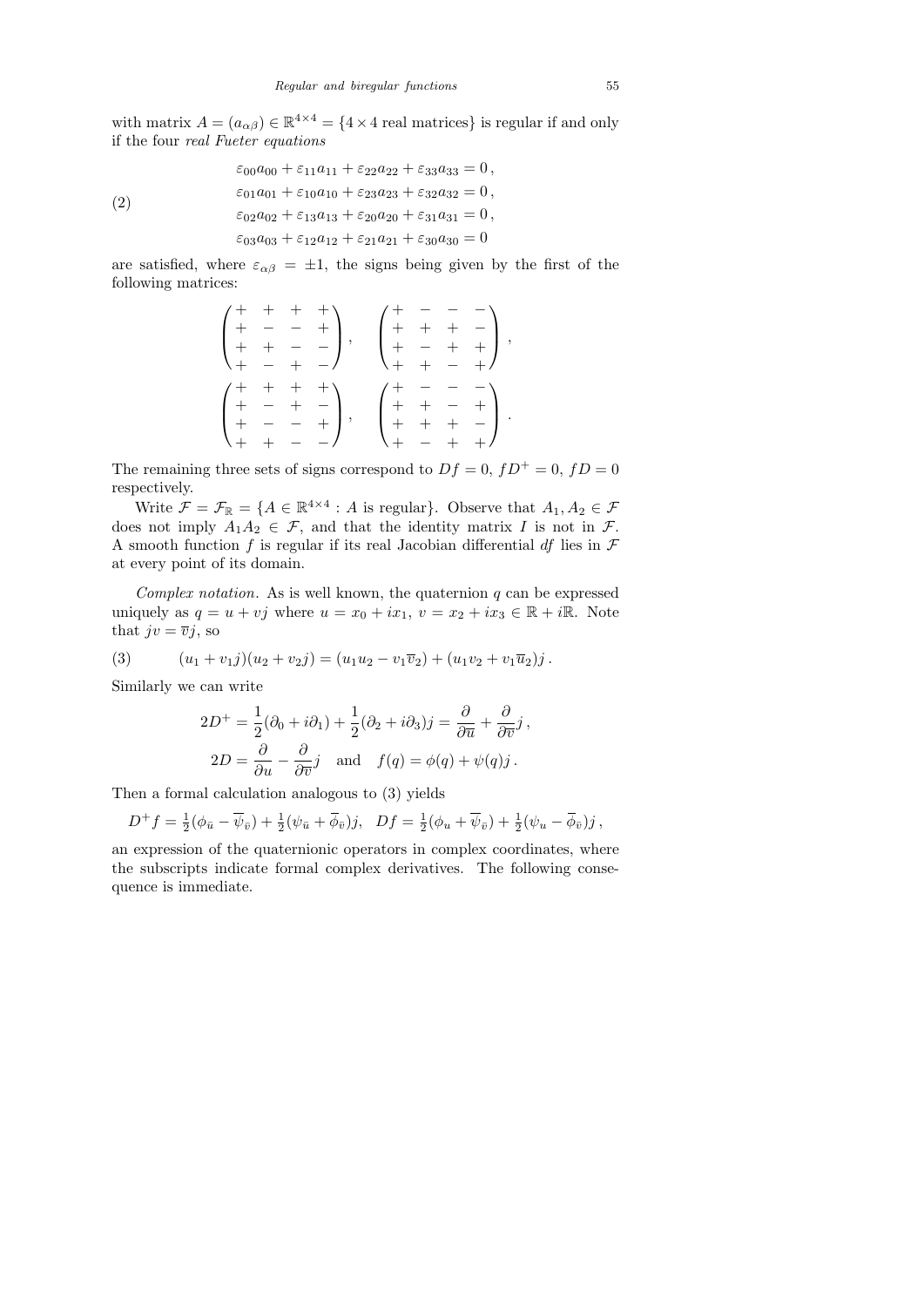PROPOSITION 1.1. Let  $f : \Omega \to \mathbb{H}$  be differentiable. Then  $D^+f = 0$  if and only if

(4) 
$$
\phi_v = -\overline{\psi}_u , \quad \psi_v = \overline{\phi}_u .
$$

Similarly,  $Df = 0$  if and only if  $\phi_v = \psi_{\bar{u}}, \psi_v = -\phi_{\bar{u}}.$ 

We will refer to  $(4)$  as the "complex Fueter equations".

The following  $4 \times 4$  matrix notation will prove convenient for our purposes. For f as above define

$$
J_{\mathbb{C}}(f) \;=\; \begin{pmatrix} \frac{\phi_u}{\phi_u} & \frac{\phi_{\bar{u}}}{\phi_{\bar{u}}} & \frac{\phi_v}{\phi_v} & \frac{\phi_{\bar{v}}}{\phi_{\bar{v}}} \\ \frac{\psi_u}{\psi_u} & \frac{\psi_{\bar{u}}}{\psi_{\bar{u}}} & \frac{\psi_v}{\psi_v} & \frac{\psi_{\bar{v}}}{\psi_{\bar{v}}} \end{pmatrix} \in \mathcal{M}\,,
$$

where  $\mathcal{M} \subseteq \mathbb{C}^{4\times 4}$  is the collection of matrices with block form  $B =$  $(B_{00}, B_{01}; B_{10}, B_{11}),$  with each  $B_{\alpha\beta}$  of the form  $(a, \overline{b}; b, \overline{a}), a, b \in \mathbb{C}$ . The second and fourth columns of matrices in  $M$  are redundant; this notation permits expressing the Chain Rule as  $J_{\mathbb{C}}(f \circ g) = J_{\mathbb{C}}(f) \circ J_{\mathbb{C}}(g)$ ,  $J_{\mathbb{C}}(f^{-1}) = (J_{\mathbb{C}}f)^{-1}$ . The complex Fueter equations (4) say that  $D^+f = 0$ is equivalent to  $J_{\mathbb{C}}(f) \in \mathcal{F}_{\mathbb{C}}$ , where

(5) 
$$
\mathcal{F}_{\mathbb{C}} = \{ (b_{\alpha\beta}) \in \mathcal{M} : b_{02} = -b_{30}, b_{22} = b_{10} \}.
$$

Similarly,  $Df = 0$  corresponds to the conditions  $b_{02} = \overline{b}_{20}$ ,  $b_{22} = -\overline{b}_{00}$ , while  $fD^+ = 0$  corresponds to  $b_{12} = -\overline{b}_{20}$ ,  $b_{22} = \overline{b}_{10}$  and  $fD = 0$  corresponds to  $b_{12} = b_{30}, b_{22} = -b_{00}.$ 

2. Quaternionic partial derivatives and chain rules. We describe one further way of expressing the Fueter equations. Introduce the following "conjugations":

(6) 
$$
\overline{q} = x_0 - ix_1 - jx_2 - kx_3,
$$

$$
\overline{q}^{(1)} = x_0 - ix_1 + jx_2 + kx_3,
$$

$$
\overline{q}^{(2)} = x_0 + ix_1 - jx_2 + kx_3,
$$

$$
\overline{q}^{(3)} = x_0 + ix_1 + jx_2 - kx_3,
$$

in terms of which we may express the real coordinates,

$$
x_0 = \frac{1}{4}(\overline{q} + \overline{q}^{(1)} + \overline{q}^{(2)} + \overline{q}^{(3)}),
$$
  
\n
$$
x_1 = \frac{1}{4}(\overline{q} + \overline{q}^{(1)} - \overline{q}^{(2)} - \overline{q}^{(3)})i,
$$
  
\n
$$
x_2 = \frac{1}{4}(\overline{q} - \overline{q}^{(1)} + \overline{q}^{(2)} - \overline{q}^{(3)})j,
$$
  
\n
$$
x_3 = \frac{1}{4}(\overline{q} - \overline{q}^{(1)} - \overline{q}^{(2)} + \overline{q}^{(3)})k.
$$

To define symbolic partial derivatives with respect to the  $\bar{q}^{(\alpha)}$ , consider more generally any four R-linear isomorphisms  $\sigma_0, \sigma_1, \sigma_2, \sigma_3 : \mathbb{H} \to \mathbb{H}$  with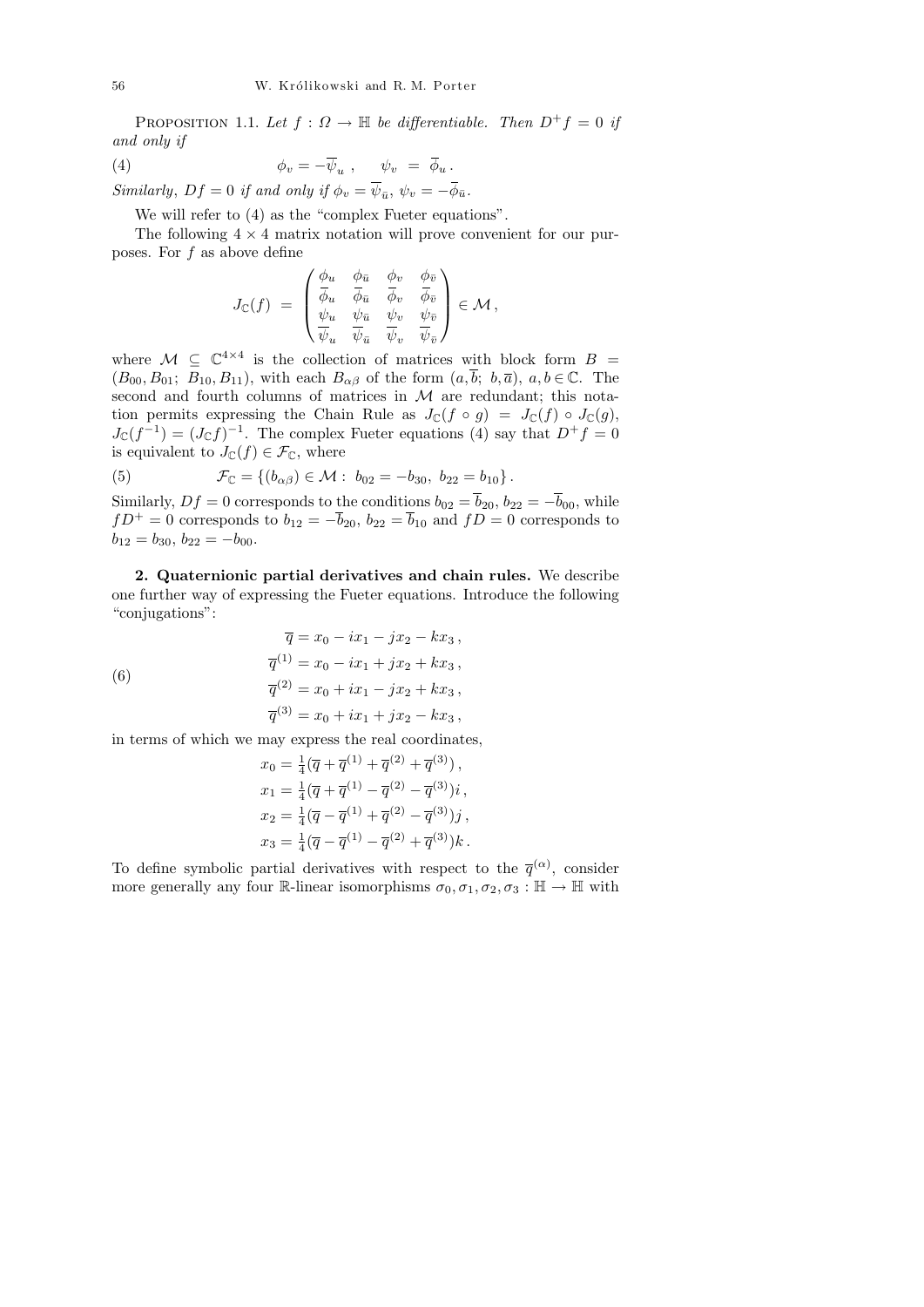the property that one may solve for the  $x_{\alpha}$  uniquely in terms of the  $\sigma_{\alpha}(q)$ ; that is, the expressions  $\partial x_{\alpha}/\partial \sigma_{\beta}(q)$  are defined uniquely by the condition

(7) 
$$
x_{\alpha} = \sum_{\beta} \sigma_{\beta}(q) \cdot \frac{\partial x_{\alpha}}{\partial \sigma_{\beta}(q)}
$$

for  $0 \le \alpha \le 3$ . For any quaternionic function f define

(8) 
$$
\frac{\partial f}{\partial \sigma_{\alpha}(q)} := \sum_{\beta} \frac{\partial x_{\beta}}{\partial \sigma_{\alpha}(q)} \cdot \frac{\partial f}{\partial x_{\beta}}
$$

Lemma 2.1. Assume f is linear. Then

$$
f(q) = \sum_{\alpha} \sigma_{\alpha}(q) \cdot \frac{\partial f}{\partial \sigma_{\alpha}(q)}.
$$

.

Proof. By  $(8)$  and then  $(7)$ ,

$$
\sum_{\alpha} \sigma_{\alpha}(q) \frac{\partial f}{\partial \sigma_{\alpha}(q)} = \sum_{\alpha} \sum_{\beta} \sigma_{\alpha}(q) \frac{\partial x_{\beta}}{\partial \sigma_{\alpha}(q)} \frac{\partial f}{\partial x_{\beta}} = \sum_{\beta} x_{\beta} \frac{\partial f}{\partial x_{\beta}} = f(q).
$$

PROPOSITION 2.2. Let  $p \mapsto q \mapsto f$  be smooth mappings. Then

$$
\frac{\partial f}{\partial \sigma_{\alpha}(p)} = \sum_{\beta} \frac{\partial \sigma_{\beta}(q)}{\partial \sigma_{\alpha}(p)} \cdot \frac{\partial f}{\partial \sigma_{\beta}(q)}.
$$

P r o o f. It suffices to prove the statement assuming both maps are linear. Then by two applications of Lemma 2.1,

$$
f(q(p)) = \sum_{\beta} \sigma_{\beta}(q) \frac{\partial f}{\partial \sigma_{\beta}(q)} = \sum_{\beta} \left( \sum_{\alpha} \sigma_{\alpha}(p) \frac{\partial \sigma_{\beta}(q)}{\partial \sigma_{\alpha}(p)} \right) \frac{\partial f}{\partial \sigma_{\beta}(q)}
$$

while by Lemma 2.1 again,

$$
f(q(p)) = \sum_{\alpha} \sigma_{\alpha}(p) \cdot \frac{\partial f}{\partial \sigma_{\alpha}(p)}.
$$

Comparison of the coefficients of  $\sigma_{\alpha}(q)$  gives the desired result.

Returning to the specific conjugations (6), we see that  $\partial x_{\alpha}/\partial \overline{q}$  $\partial x_{\alpha}/\partial \sigma_0(q)$  takes the values 1/4,  $i/4$ ,  $j/4$ ,  $k/4$  for  $\alpha = 0, 1, 2, 3$ . Therefore according to (8) we have defined  $\partial f / \partial \overline{q} = \sum_{\alpha} (\partial x_a / \partial \overline{q}) \partial_{\alpha} f = D^+ f$ .

If we take instead  $\sigma_0(q)$ ,  $\sigma_1(q)$ ,  $\sigma_2(q)$ ,  $\sigma_3(q)$  equal to

(9)  $q = x_0 + ix_1 + jx_2 + kx_3,$  $q^{(1)} = x_0 + ix_1 - jx_2 - kx_3$ ,  $q^{(2)} = x_0 - ix_1 + jx_2 - kx_3,$  $q^{(3)} = x_0 - ix_1 - jx_2 + kx_3,$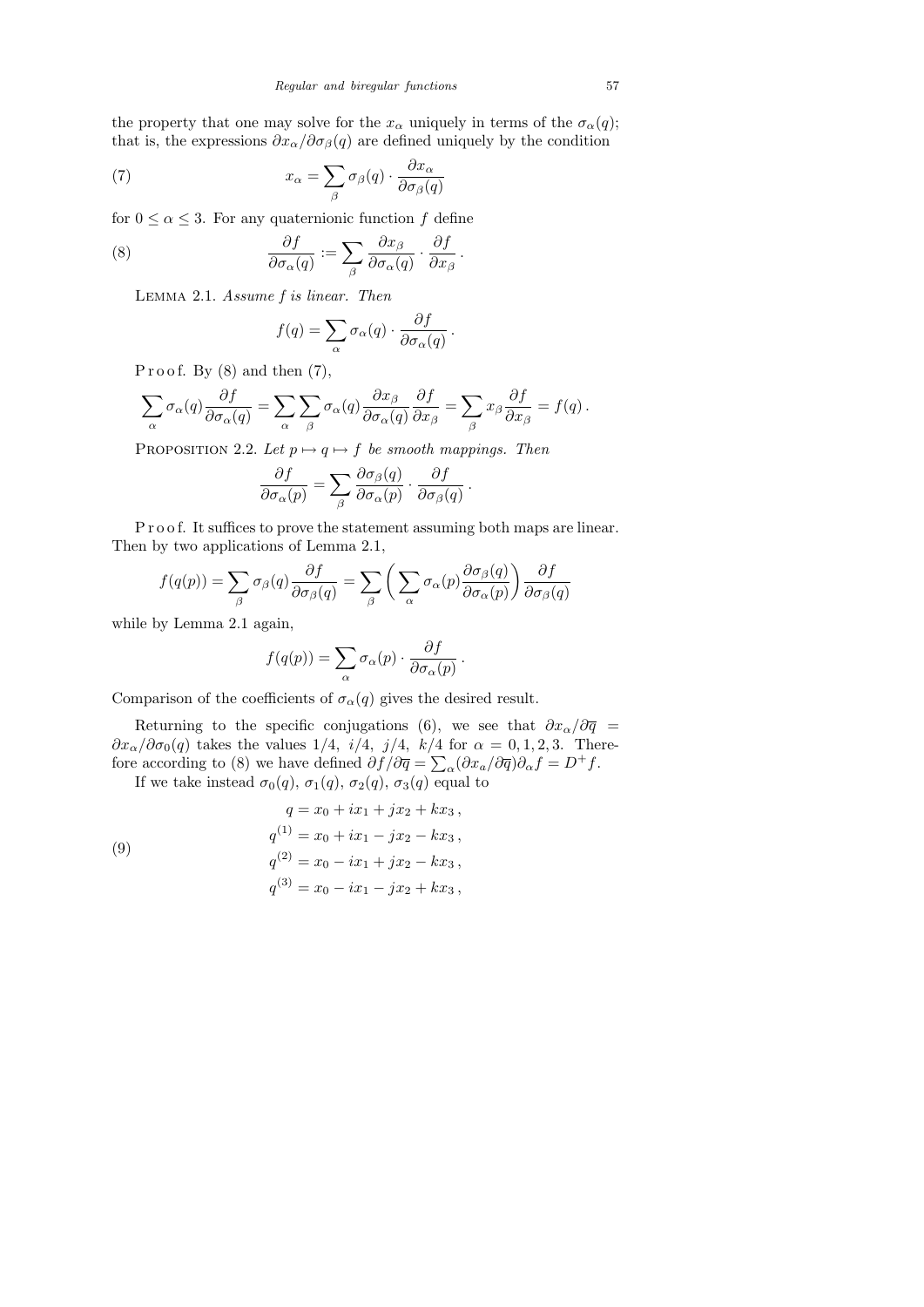respectively (thus  $q^{(1)} = iq^{i-1}$ , etc.), then it will be found easily that  $\partial f / \partial q = D \cdot f$ .

It must be stressed that  $\partial/\partial \overline{q}$ ,  $\partial/\partial q$  are not intrinsically determined by the definitions of  $\overline{q}$ , q but depend on the complete system of four conjugations used. It is not difficult to find systems other than (6) for which  $\partial/\partial q$ is still equal to the left operator  $D$ , but with the remaining symbolic partial derivatives  $\partial/\partial \overline{q}^{(1)}, \partial/\partial \overline{q}^{(2)}, \partial/\partial \overline{q}^{(3)}$  turning out quite different.

Further, it should be noted that if the order of multiplication in definitions (7), (8) is reversed, giving

$$
x_{\alpha} = \sum_{\beta} \frac{\partial x_{\alpha}}{\partial \sigma_{\beta}(q)} \sigma_{\beta}(q) , \quad \frac{\partial f(q)}{\partial \sigma_{\alpha}(q)} = \sum_{\beta} \frac{\partial f}{\partial x_{\beta}} \frac{\partial x_{\beta}}{\partial \sigma_{\alpha}(q)} ,
$$

then Proposition 2.2 will need to be adjusted in the obvious way, and the two sets of conjugations (6), (9) will cause  $\partial f/\partial \overline{q}$ ,  $\partial f/\partial q$  to evaluate the right-sided operators  $f \cdot D^+$ ,  $f \cdot D$  respectively. From Proposition 2.2 one may derive various "Chain Rules" such as the following.

PROPOSITION 2.3. Let  $f: \Omega_2 \to \mathbb{H}$ ,  $g: \Omega_1 \to \Omega_2$  be differentiable mappings of domains in  $\mathbb H$ . Let  $\partial/\partial \overline q^{(\alpha)}$ ,  $\partial/\partial q^{(\alpha)}$  be determined by the systems  $(6)$ ,  $(9)$  respectively. Then

$$
D^+(f \circ g) = (D^+\overline{g}) \cdot ((D^+f) \circ g) + \sum_{\alpha=1}^3 (D^+\overline{g}^{(\alpha)}) \cdot \left(\frac{\partial f}{\partial \overline{q}^{(\alpha)}} \circ g\right),
$$
  

$$
D(f \circ g) = (Dg) \cdot ((Df) \circ g) + \sum_{\alpha=1}^3 (Dg^{(\alpha)}) \cdot \left(\frac{\partial f}{\partial q^{(\alpha)}} \circ g\right),
$$
  

$$
D^+(f \circ g) = \sum_{\alpha=0}^3 (D^+g^{\alpha}) \cdot (\partial_{\alpha} f) \circ g,
$$
  

$$
D(f \circ g) = \sum_{\alpha=0}^3 (Dg^{\alpha}) \cdot (\partial_{\alpha} f) \circ g,
$$

where in the latter two formulas,  $g = g^0 + ig^1 + jg^2 + kg^3$ .

P r o o f. The first two rules are an application of Proposition 2.2 with  $\partial f/\partial \overline{q} = D^+f$ ,  $\partial f/\partial q = Df$  respectively. To verify the other two, use  $\sigma_\alpha(q)$  $= x_\alpha$  and deduce from Proposition 2.2 that  $\partial_\beta(f \circ g) = \sum_\alpha (\partial_\beta g^\alpha)((\partial_\alpha f) \circ g)$ .

As an application of the Chain Rules we have the following elementary formulas.

COROLLARY 2.4. Let  $g(q) = aq + b$ ,  $h(q) = qc + d$  be left and right affine quaternionic mappings,  $a, b, c, d \in \mathbb{H}$ . Then

$$
D^+(f \circ g) = \overline{a}(D^+f) \circ g,
$$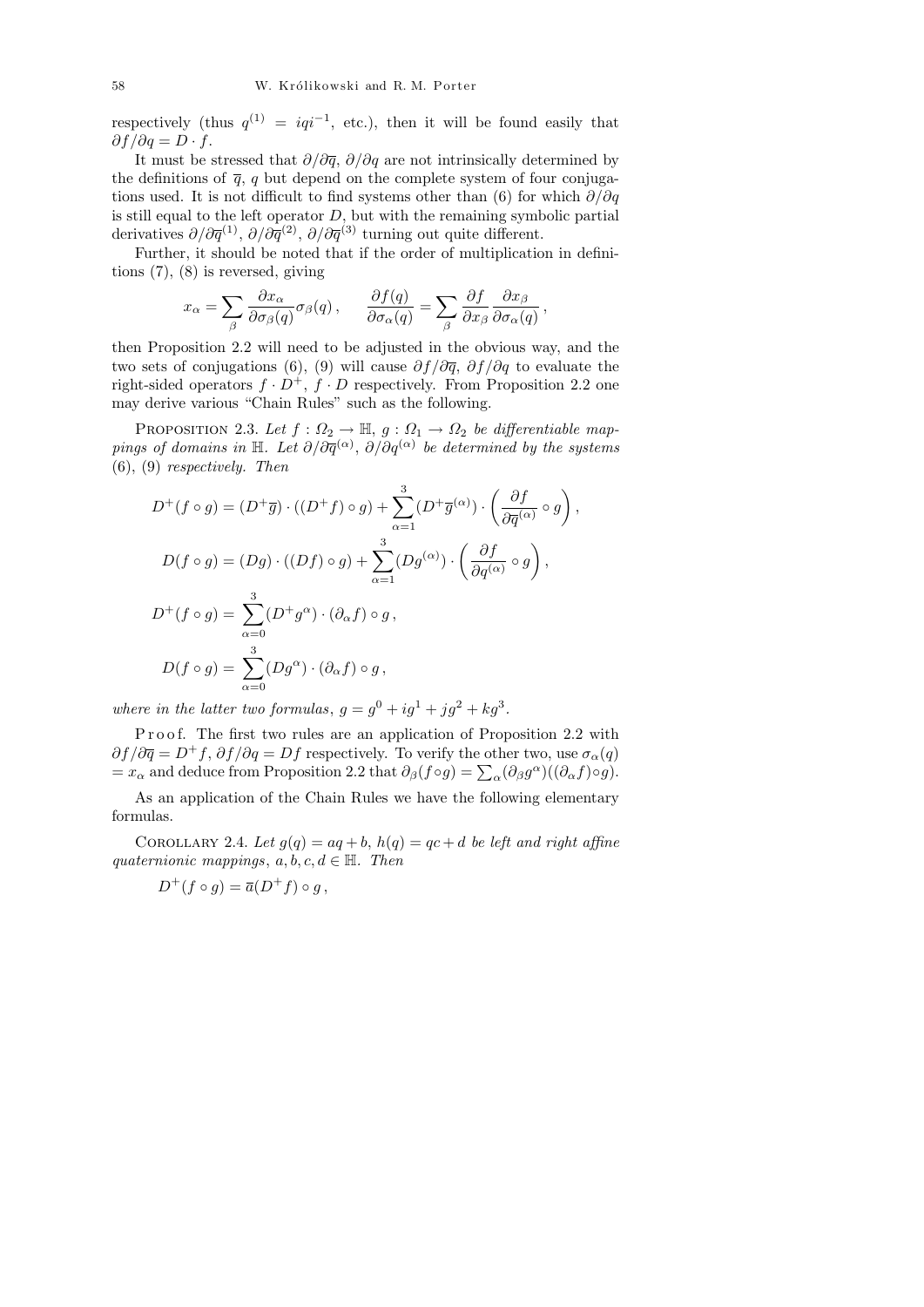$$
D(f \circ g) = \left(a_0 Df + ia_1 \frac{\partial f}{\partial q^{(1)}} + ja_2 \frac{\partial f}{\partial q^{(2)}} + ka_3 \frac{\partial f}{\partial q^{(3)}}\right) \circ g,
$$
  
\n
$$
D^+(f \circ h) = \left(c_0 D^+ f - ic_1 \frac{\partial f}{\partial \overline{q}^{(1)}} - jc_2 \frac{\partial f}{\partial \overline{q}^{(2)}} - kc_3 \frac{\partial f}{\partial \overline{q}^{(3)}}\right) \circ h,
$$
  
\n
$$
D(f \circ h) = c(Df) \circ h,
$$

where  $a = a_0 + ia_1 + ja_2 + ka_3$ ,  $c = c_0 + ic_1 + jc_2 + kc_3$ . Further,  $D^+(h \circ f) =$  $(D^+f)c, D(h \circ f) = (Df)c.$ 

Proof. Observe that  $D^+\overline{g} = \overline{a}$ ,  $Dh = c$ ,  $D^+\overline{g}^{(\alpha)} = 0 = Dh^{(\alpha)}$  for  $\alpha = 1, 2, 3$ . Thus the formulas for  $D^+(f \circ g)$ ,  $D(f \circ h)$  follow from the first two Chain Rules of Proposition 2.3. The formulas for  $D(f \circ g)$ ,  $D^+(f \circ h)$  are obtained similarly. Finally, since  $\partial_0 h = c$ ,  $\partial_1 h = ic$ , etc., the formulas for  $D^+(h \circ f)$ ,  $D(h \circ f)$  follow from the last two Chain Rules of Proposition 2.3 (or directly from the definitions of  $D, D^+$ ).

THEOREM 2.5. Let  $A : \mathbb{H} \to \mathbb{H}$  be R-linear. If  $\partial A/\partial \overline{q}^{(1)} = \partial A/\partial \overline{q}^{(2)} =$  $\partial A/\partial \overline{q}^{(3)} = 0$ , then  $\overline{A}$  is a left multiplication mapping. If  $\partial \overline{A}/\partial q^{(1)} = 0$  $\partial \overline{A}/\partial q^{(2)} = \partial \overline{A}/\partial q^{(3)} = 0$ , then  $\overline{A}$  is a right multiplication mapping.

P r o o f. The system of conjugations (6) gives  $4\partial/\partial \overline{q}^{(1)} = \partial_0 + i\partial_1 - j\partial_2 - j\partial_1$  $k\partial_3$ ,  $4\partial/\partial \overline{q}^{(2)} = \partial_0 - i\partial_1 + j\partial_2 - k\partial_3$ ,  $4\partial/\partial \overline{q}^{(3)} = \partial_0 - i\partial_1 - j\partial_2 + k\partial_3$ . From this a simple calculation shows that  $\partial A/\partial \overline{q}^{(\gamma)} = 0$  precisely when  $A = (a_{\alpha\beta})$ satisfies (2) with the signs  $\varepsilon_{\alpha\beta}$  given by

$$
\begin{pmatrix} + & + & - & - \\ + & - & + & - \\ + & + & + & + \\ + & - & - & + \end{pmatrix}, \quad \begin{pmatrix} + & - & + & - \\ + & + & - & - \\ + & - & - & + \\ + & + & + & + \end{pmatrix}, \quad \begin{pmatrix} + & - & - & + \\ + & + & + & + \\ + & - & + & - \end{pmatrix},
$$

for  $\gamma = 1, 2, 3$  respectively. If these hold simultaneously, then it follows easily that A is of the form

$$
\begin{pmatrix} a & b & c & d \\ b & -a & -d & c \\ c & d & -a & -b \\ d & -c & b & -a \end{pmatrix},
$$

which is the real matrix corresponding to the left multiplication  $q \mapsto (a +$  $bi + cj + dk$ )  $\cdot q$ . The statement regarding  $\partial \overline{A}/\partial q^{(\gamma)}$  is proved similarly with the aid of the system (9).

The following dual statement may be verified in the same way.

THEOREM 2.6. If  $D^+ \overline{A}^{(1)} = D^+ \overline{A}^{(2)} = D^+ \overline{A}^{(3)} = 0$ , then A is a left multiplication; if  $DA^{(1)} = DA^{(2)} = DA^{(3)} = 0$ , then A is a right multiplication.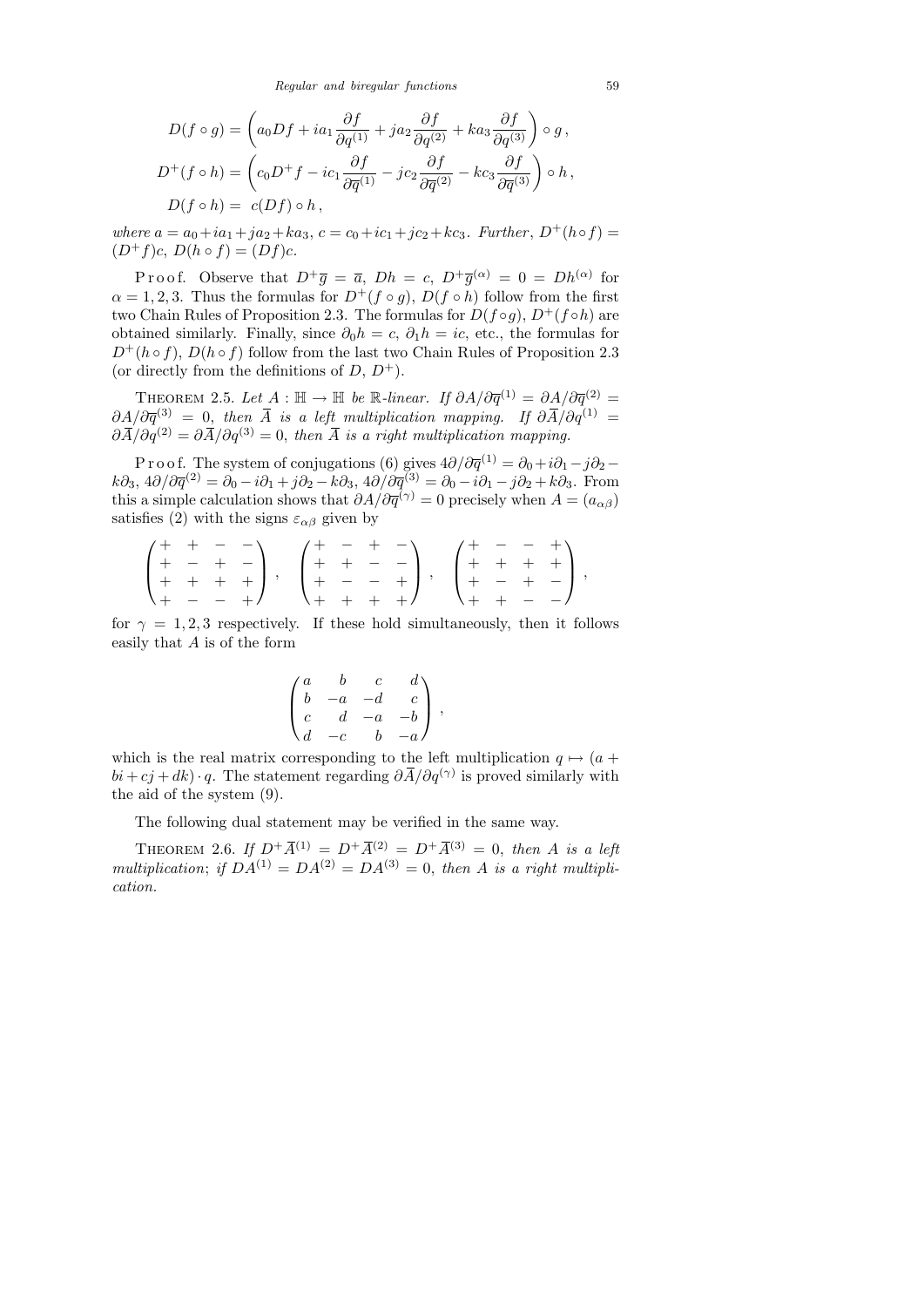## 3. Biregular mappings in the sense of Fueter

Biregular linear mappings. From the real Fueter equations (2) the set  $F$  of real regular matrices is seen to be a 12-dimensional R-linear subspace of  $\mathbb{R}^{4\times4}$ . The collection of biregular linear mappings is thus  $\mathcal{F}^* = \mathcal{F}_{\mathbb{R}}^* =$  ${A \in \mathcal{F} : \det A \neq 0, A^{-1} \in \mathcal{F}}$ . If we write  $\Phi(A) = A^{-1}$ , we see that  $\mathcal{F}^* = \mathcal{F} \cap \Phi(\mathcal{F} \cap GL(4,\mathbb{R}))$ , which is a real algebraic variety evidently of dimension no less than 8.

Inasmuch as the equations defining  $\mathcal{F}^*$  are exceedingly cumbersome, we will turn to the complex formulation. Define  $\mathcal{F}_{\mathbb{C}}^* = \{B \in \mathcal{F}_{\mathbb{C}} : \det B \neq 0, \exists \mathbb{C} \}$  $B^{-1} \in \mathcal{F}_{\mathbb{C}}$ . There is a natural one-to-one correspondence  $\mathcal{F}^* \leftrightarrow \mathcal{F}_{\mathbb{C}}^*$ . By (5), an invertible  $B \in \mathcal{F}_{\mathbb{C}}$  is in  $\mathcal{F}_{\mathbb{C}}^*$  precisely when  $(B^{-1})_{0,2} = -(B^{-1})_{3,0}$  and  $(B^{-1})_{2,2} = (B^{-1})_{1,0}$ . These elements of the inverse matrix can be easily obtained via expansion by minors, and we have the following characterization of biregular matrices.

THEOREM 3.1. Let  $B = (b_{\alpha\beta}) \in \mathcal{M}$ . Then  $B \in \mathcal{F}_{\mathbb{C}}^*$  if and only if det  $B \neq 0$ ,  $b_{02} = -b_{30}$ ,  $b_{22} = b_{10}$ , and

(10)  
\n
$$
\begin{vmatrix}\n\overline{b}_{10} & -b_{30} & \overline{b}_{12} \\
\overline{b}_{00} & b_{12} & -\overline{b}_{30} \\
\overline{b}_{20} & b_{32} & \overline{b}_{10}\n\end{vmatrix} = \begin{vmatrix}\nb_{10} & \overline{b}_{00} & b_{12} \\
b_{20} & \overline{b}_{30} & b_{10} \\
b_{30} & \overline{b}_{20} & b_{32}\n\end{vmatrix},
$$
\n
$$
\begin{vmatrix}\nb_{00} & \overline{b}_{10} & \overline{b}_{12} \\
b_{10} & \overline{b}_{00} & -\overline{b}_{30} \\
b_{30} & \overline{b}_{20} & \overline{b}_{10}\n\end{vmatrix} = - \begin{vmatrix}\nb_{10} & b_{12} & -\overline{b}_{30} \\
b_{20} & b_{10} & \overline{b}_{32} \\
b_{30} & b_{32} & \overline{b}_{10}\n\end{vmatrix}
$$

From this formulation, some simple solutions may be obtained by inspection. For example, (10) is satisfied when  $b_{10} = b_{30} = b_{20} + \overline{b}_{12} = 0$ . Allowing the remaining parameters to vary freely, we obtain a few particular cases of biregular maps:

 $\bigg\}$  $\bigg\}$  $\Big\}$  $\bigg\}$  $\Big\}$  $\begin{array}{c} \end{array}$ .

COROLLARY 3.2. Let  $t_1, t_2, t_3 \in \mathbb{C}$  with  $t_1t_2 + t_3^2 \neq 0$ . Then

$$
\begin{pmatrix} t_1 & 0 & 0 & -t_3 \ 0 & \overline{t}_1 & -\overline{t}_3 & 0 \ t_3 & 0 & 0 & t_2 \ 0 & \overline{t}_3 & \overline{t}_2 & 0 \end{pmatrix} \in \mathcal{F}_{\mathbb{C}}^*.
$$

From this it may be seen that the composition of two biregular mappings is not, in general, biregular.

Existence of nonlinear biregular mappings. Thus far all of the biregular mappings considered have been linear. We now give examples of biregular mappings with nonconstant differential. Corollary 3.2 implies that  $f = \phi +$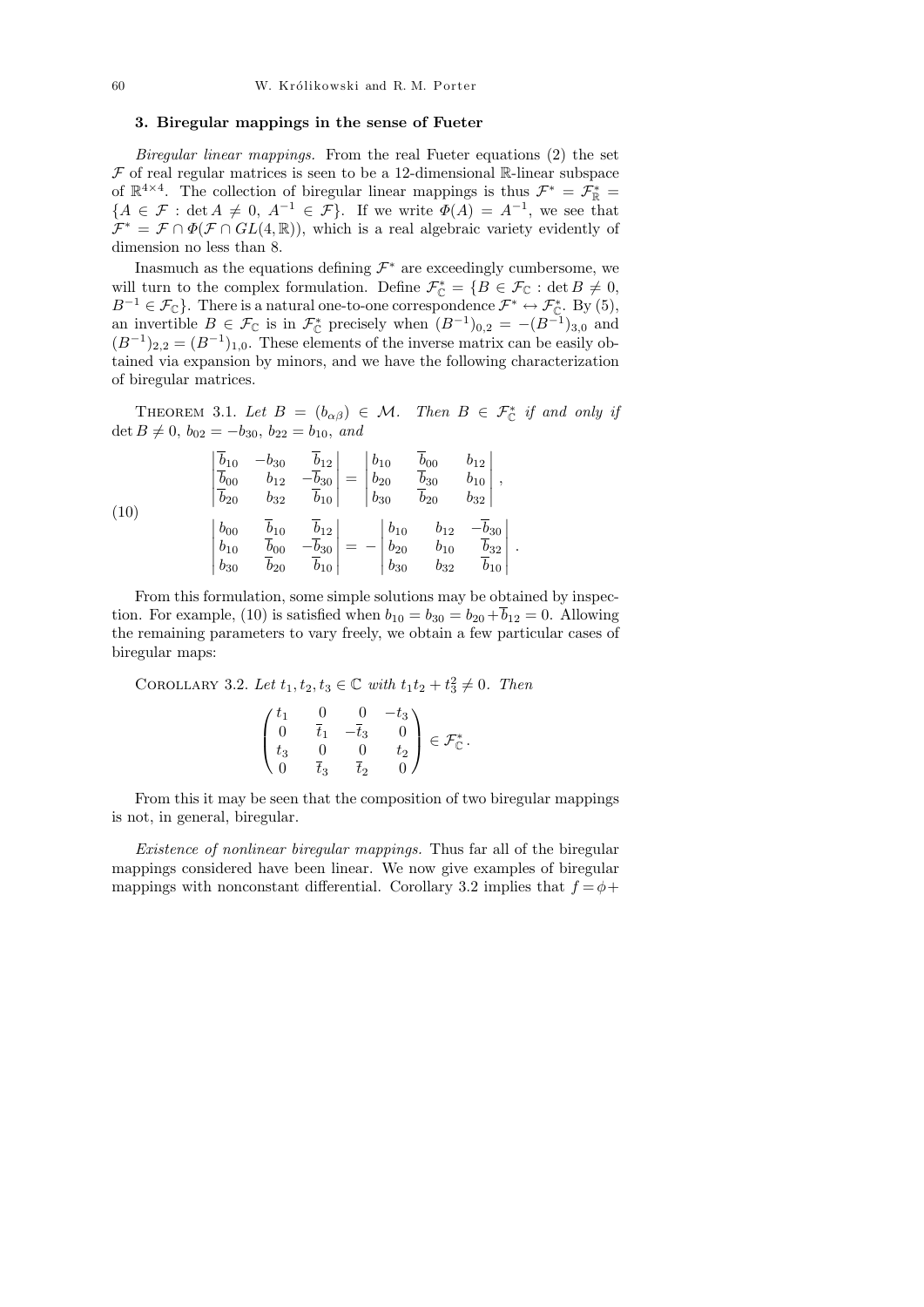$\psi$ *j* will be locally biregular wherever it is nonsingular when its complex coefficient functions satisfy, for example,

$$
\phi_{\bar{u}} = \psi_{\bar{u}} = 0 \,, \quad \phi_v = \psi_v = 0 \,, \quad \phi_{\bar{v}} = -\psi_u \,.
$$

This is solved by  $\phi(u, v) = \lambda'(u)\overline{v} + \mu(u), \ \psi(u, v) = -\lambda(u) + \nu(u),$  where  $\lambda, \mu$  are holomorphic and  $\nu$  is antiholomorphic. Here  $t_1 = \lambda''(u)\overline{v} + \mu'(u)$ ,  $t_2 = 0, t_3 = -\lambda'(u)$  so  $t_1t_2 + t_3^2 = \lambda'(u)^2$  is nonzero whenever  $\lambda'(u) \neq 0$ . This provides many nontrivial examples of biregular mappings; we will not investigate the general solution here.

LR-biregular mappings. One may define numerous classes of mappings by requiring  $f, f^{-1}$  to have any desired properties related to regularity. We will say that the invertible mapping  $f$  is *left-right biregular* ( $LR$ -biregular) when f is (left) regular and  $f^{-1}$  is right regular. Let  $\mathcal{F}_{\mathbb{C}}^{\text{LR}} \subseteq \mathcal{M}$  denote the set of matrices corresponding to LR-biregular mappings. By the same reasoning as above, one finds that if  $B \in \mathcal{F}_{\mathbb{C}}^*$  is invertible, then  $B^{-1}$  is right regular if and only if  $(B^{-1})_{1,2} = -(\overline{B}^{-1})_{2,0}, (B^{-1})_{2,2} = (\overline{B}^{-1})_{1,0};$ that is,

(11)  

$$
\begin{vmatrix} b_{00} & -b_{30} & \overline{b}_{12} \\ b_{10} & b_{12} & -\overline{b}_{30} \\ b_{30} & b_{32} & \overline{b}_{10} \end{vmatrix} = - \begin{vmatrix} \overline{b}_{10} & b_{00} & -b_{30} \\ \overline{b}_{20} & b_{30} & b_{32} \\ \overline{b}_{30} & b_{20} & b_{10} \end{vmatrix},
$$

$$
\begin{vmatrix} b_{00} & \overline{b}_{10} & \overline{b}_{12} \\ b_{10} & \overline{b}_{00} & -\overline{b}_{30} \\ b_{30} & \overline{b}_{20} & \overline{b}_{10} \end{vmatrix} = - \begin{vmatrix} \overline{b}_{10} & \overline{b}_{12} & -b_{30} \\ \overline{b}_{20} & \overline{b}_{10} & b_{32} \\ \overline{b}_{30} & \overline{b}_{32} & b_{10} \end{vmatrix}.
$$

Although it might not appear so at first sight, equations (11) are considerably simpler than (10). After expansion of these determinants and some rearranging, we have the following characterization of LR-biregular matrices.

THEOREM 3.3. Let  $B = (b_{\alpha\beta}) \in \mathcal{M}$ . Then  $B \in \mathcal{F}_{\mathbb{C}}^{\mathbb{L}\mathbb{R}}$  if and only if det  $B \neq 0$ ,  $b_{22} = b_{10}$ ,  $b_{02} = -b_{30}$ , and

(12)  
\n
$$
\bar{b}_{12}(b_{00}\bar{b}_{10} - \bar{b}_{12}b_{30}) + b_{10}(b_{00}\bar{b}_{20} + \bar{b}_{12}b_{32}) + b_{20}(\bar{b}_{10}b_{32} + \bar{b}_{20}b_{30}) = 0,
$$
\n
$$
\bar{b}_{00}(b_{00}\bar{b}_{10} - \bar{b}_{12}b_{30}) + \bar{b}_{30}(b_{00}\bar{b}_{20} + \bar{b}_{12}b_{32}) - \bar{b}_{32}(\bar{b}_{10}b_{32} + \bar{b}_{20}b_{30}) = 0.
$$

It is difficult to simplify further the system (12) of two equations in 6 unknowns. However, we have the following simple parametrization of an open set of solutions: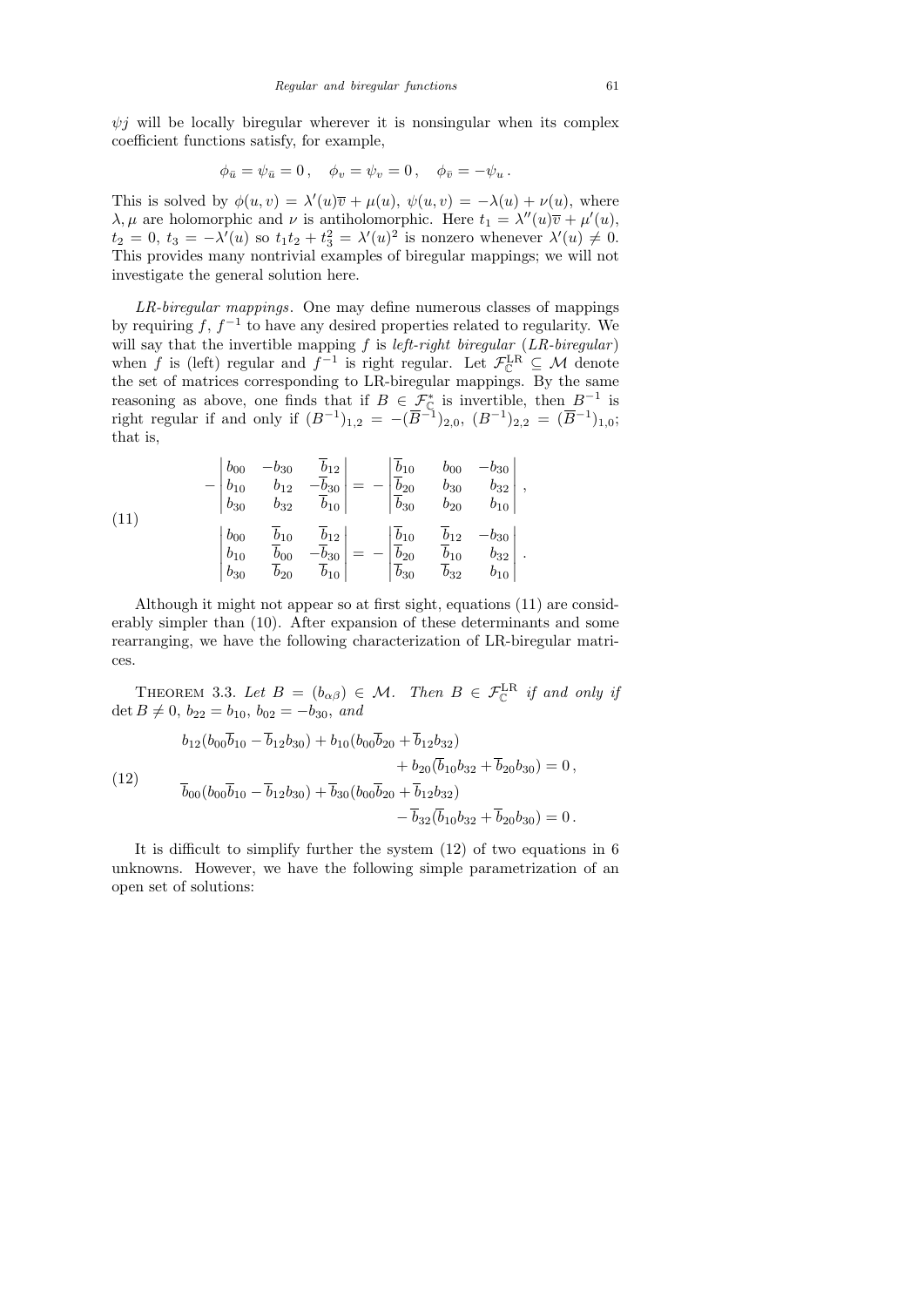COROLLARY 3.4. Let  $t_1, t_2, t_3, t_4 \in \mathbb{C}$  with  $t_1t_2 + t_3^2 \neq 0$ . Then

(13) 
$$
B = \begin{pmatrix} t_1 & t_3t_4 & -t_3 & t_1t_4 \ \overline{t}_3\overline{t}_4 & \overline{t}_1 & \overline{t}_1\overline{t}_4 & -\overline{t}_3 \ -\overline{t}_2\overline{t}_4 & \overline{t}_3 & \overline{t}_3\overline{t}_4 & \overline{t}_2 \ t_3 & -t_2t_4 & t_2 & t_3t_4 \end{pmatrix} \in \mathcal{F}_{\mathbb{C}}^{\mathbb{L}\mathbb{R}}.
$$

P r o o f. Since  $\det B = -|t_1t_2 + t_3^2|^2(|t_4|^2 + 1)^2$ , B is nonsingular. It is immediate that the entries  $b_{\alpha\beta}$  of B satisfy the remaining conditions of Theorem 3.3; indeed, all the terms in parentheses in (12) vanish.

It must be stressed that (13) is by no means the most general LRbiregular linear mapping. Even so, it would be difficult to find explicitly the family  $\{f = \phi + \psi j : J_{\mathbb{C}}f$  is of the form (13). We give some examples of nonaffine LR-biregular mappings in this family. Suppose  $\phi$  and  $\overline{\psi}$  are holomorphic functions of u and v; that is,  $\phi_{\bar{u}} = \psi_u = 0$ ,  $\phi_{\bar{v}} = \psi_v = 0$ . Suppose further that  $\overline{\psi}_u = -\phi_v$ . (As a simple illustration, consider  $\phi(u, v) = \lambda(u) + \mu(v)$ ,  $\psi(u,v) = -\overline{u}\overline{\mu'(v)}$  for  $\lambda, \mu$  holomorphic.) Then for  $f = \phi + \psi j$ ,  $J_{\mathbb{C}}f$  is of the form (13). The nonsingularity condition  $\phi_u \overline{\psi}_v + (\overline{\psi}_u)^2 \neq 0$  is easily achieved.

One may easily see that the class  $\mathcal{F}_{\mathbb{C}}^{\mathbb{L}\mathbb{R}}$  is also not preserved under composition.

4. Regular functions on manifolds. In this section we show that LRbiregularity is a natural notion to consider on certain quaternionic manifolds.

Let  $M$  be a real differentiable manifold of dimension 4. Let  $x =$  $(x_0, x_1, x_2, x_3) : U \to \mathbb{R}^4$  be a smooth local coordinate system in an open set U in M. Define  $q \in \mathbb{H}$  by (1). Then a function  $F : M \to \mathbb{H}$  is regular with respect to this coordinate system if  $f = F \circ x^{-1}$  is a regular function of q. The following fact limits the manifolds which can admit regular functions in this sense.

PROPOSITION 4.1. Let  $g : \Omega_2 \to \Omega_1$  be a diffeomorphism of domains in H. Suppose f  $\circ$  g is regular in  $\Omega_2$  for every regular f defined in  $\Omega_1$ . Then g is a left affine map  $g(q) = aq + b, a, b \in \mathbb{H}$ . Conversely, for any left affine  $g, f \circ g$  is regular whenever f is.

P r o o f. According to Proposition 2.3, we have

$$
D^{+}\overline{g}{}^{(1)}\frac{\partial f}{\partial \overline{q}{}^{(1)}}+D^{+}\overline{g}{}^{(2)}\frac{\partial f}{\partial \overline{q}{}^{(2)}}+D^{+}\overline{g}{}^{(3)}\frac{\partial f}{\partial \overline{q}{}^{(3)}}=0
$$

whenever  $D^+f = 0$ . For this to hold for all regular f, we must have

$$
D^{+}\overline{g}{}^{(1)}=D^{+}\overline{g}{}^{(2)}=D^{+}\overline{g}{}^{(3)}=0\,.
$$

By Theorem 2.6 the differential  $dg \in \mathbb{R}^{4 \times 4}$  has the form of a left multiplication mapping. It is well known [12] that any quaternionic function whose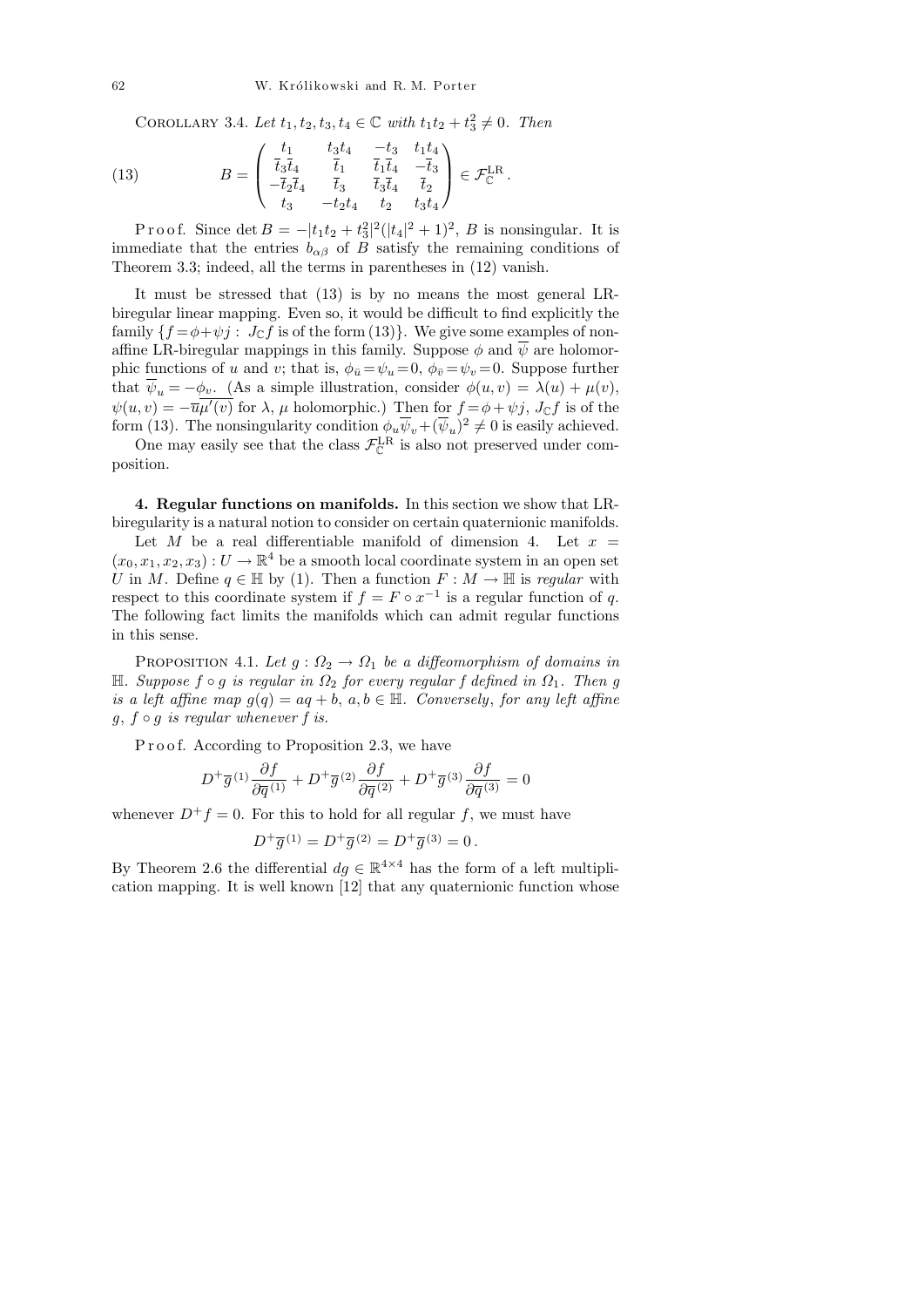differential is of this form at each point is left affine. Conversely, by Corollary 2.4, pre-composition by such functions preserves regularity.

There are, of course, contexts in which mappings more general than affine can preserve regularity in a weaker sense. (For instance, let  $g(q)$  =  $(aq+b)(cq+d)^{-1}$   $(a, b, c, d \in \mathbb{H}, a^{-1}b-c^{-1}d \neq 0)$  be a quaternionic Möbius transformation. Then f is regular if and only if  $\rho \cdot (f \circ g)$  is regular [12], where  $\varrho(q) = (|b - ac^{-1}d|^{-2}|cq + d|^{-2})(cq + d)^{-1}$ .) However, the definition we have given for regular F on M implies that if  $x^{\alpha}, x^{\beta}$  are compatible local coordinates, and if  $f^{\alpha} = F \circ (x^{\alpha})^{-1}$ ,  $f^{\beta} = F \circ (x^{\beta})^{-1}$ , then  $f^{\beta} = f^{\alpha} \circ g$ where  $g = x^{\alpha} \circ (x^{\beta})^{-1}$  must satisfy the condition of Proposition 4.1. This may be summarized as follows.

COROLLARY 4.2. The only manifolds M modelled locally on  $\mathbb H$  and admitting a well-defined notion of "regular function"  $F : M \to \mathbb{H}$  are the left affine manifolds.

Examples of affine quaternionic manifolds are discussed, for example, in [10]. Associated with a left affine manifold M is its *canonical bundle*  $\zeta_M$ . This is the bundle with fiber H for which the portions  $U \times \mathbb{H}$ ,  $V \times \mathbb{H}$  over coordinate neighborhoods U, V sharing the transition function  $g(q) = aq + b$ are identified via  $(q, p) \approx (g(q), pa^{-1})$ . Note that  $\zeta_M$  is a right H-bundle. There are three other natural H-line bundles  $\overline{\zeta}_M$ ,  $\zeta_M^{-1}$ ,  $\overline{\zeta}_M^{-1}$  obtained by replacing  $pa^{-1}$  with  $\bar{a}^{-1}p$ ,  $ap$ ,  $p\bar{a}$  respectively. (Due to the noncommutativity of  $H$ , a rule such as pa does not satisfy the cocycle condition for a bundle, nor can we define higher powers of  $\zeta_M$ .) The *conjugate manifold*  $\overline{M}$  is the right affine manifold obtained by replacing each chart of M by its conjugate. One may identify naturally  $\zeta_{\overline{M}} = \overline{\zeta}_M$ . Let  $C^{\infty}(M, \mathbb{H})$  denote the collection of smooth  $\mathbb{H}$ -valued functions on  $\overline{M}$ .

PROPOSITION 4.3. Let M be a left affine manifold. The left Fueter operator  $f \mapsto D^+f$  induces a linear operator  $C^{\infty}(M, \mathbb{H}) \to \Gamma(M, \overline{\zeta}_M)$ .

P r o o f. Let  $F \in C^{\infty}(M, \mathbb{H})$ . For each chart  $x_{\alpha}$ , write  $f_{\alpha} = F \circ x_{\alpha}$  and  $\sigma_{\alpha} = D^+ f_{\alpha}$ . The coordinate transition functions are  $g_{\alpha\beta}(q) = x_{\alpha} \circ x_{\beta}^{-1}(q) =$  $a_{\alpha\beta}q + b_{\alpha\beta}$ . By Corollary 2.4,  $D^+f_{\beta} = D^+(f_{\alpha} \circ g_{\alpha\beta}) = \overline{a}_{\alpha\beta}(D^+f_{\alpha} \circ g_{\alpha\beta})$ , so  $\sigma_{\alpha} \circ g_{\alpha\beta} = \overline{a}_{\alpha\beta}^{-1} \sigma_{\beta}$ . Therefore  $D^+F = (\sigma_{\alpha})$  is a section of  $\overline{\zeta}_M$ .

A minor extension of Corollary 4.2 shows that in order for regular functions  $F : M \to N$  to be defined between two manifolds, M must be left affine and N right affine. Since the natural functions defined on N are the right regular ones, the natural notion of invertibly regular function in this context is that of LR-biregular. Corollary 2.4 gives the following.

THEOREM 4.4. Let  $M, M'$  be left affine quaternionic manifolds, and  $N, N'$  right affine ones. Let  $G : M \to M'$  and  $H : N \to N'$  be left and